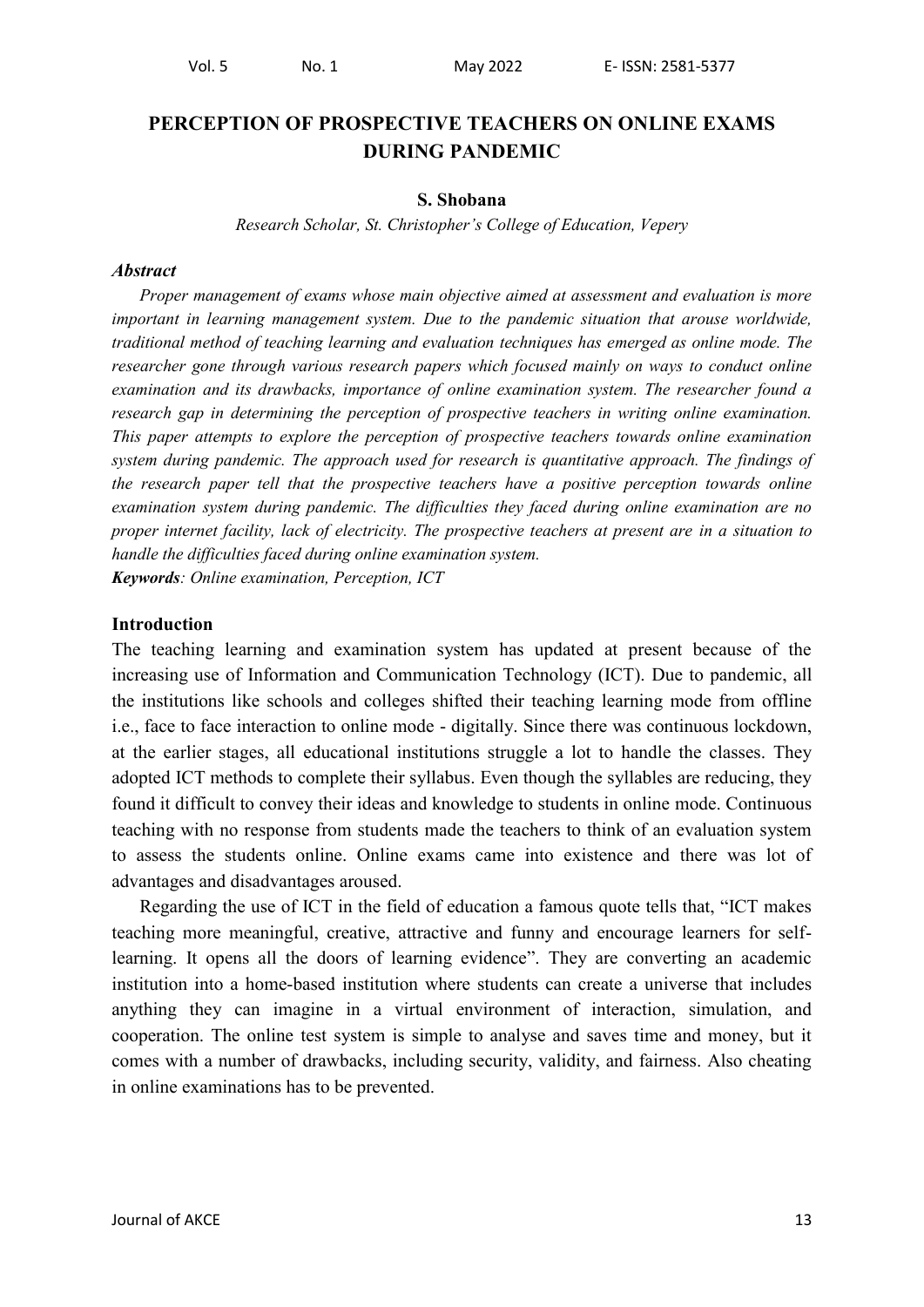### **Review of Literature**

**Tugrultasciet.al (2014**), in his paper "A Novel Agent-Supported Academic Online Examination System" proposed that the online examination system architecture enables integrated management of key functions as well as the use of analysis reports related to questions and exams. It was discovered that the proposed intelligent agent-assisted online exam system detects errors to a great extent.

**I-Fan Liu et.al (2015),** in his paper, "An Exploration into Improving Examinees' Acceptance of Participation in an Online Exam" proposed the issues and challenges related to online exams. This study presented a research model that includes a notarization process (technical level) and an online exam policy (institutional level). The findings suggest that the monitoring and management procedures described in this model can greatly increase examinees' willingness to take online tests.

**Dipali Rangatet.al (2018),** in his paper "Importance of Online Examination system in India", stated that online examination was developed to examine the student's technical knowledge. The online examination system ensures that the results are provided in the shortest time possible. The outcomes are more precise. They also discussed the benefits and drawbacks of using an online test system.

### **Significance of Study**

- To highlight the automation and planning of online examinations and assessment methods used.
- To make students feel comfortable and adopt to the new technology.
- To determine the perception of prospective teachers towards online examination system during pandemic.

## **Objectives of Study**

- 1. To find out if there is any difference between the perception of prospective teachers and their educational qualification for online examination during pandemic.
- 2. To find out if there is any difference between the perception of prospective teachers and their age on online examination during pandemic.
- 3. To find out if there is any difference between the perception of prospective teachers and their place of residence for online examination during pandemic.
- 4. To find out if there is any difference between the perception of prospective teachers and the type of institution studied for online examination during pandemic.
- 5. To find out if there is any difference between the perception of prospective teachers and the number of semesters they attempted for online examination during pandemic.

## **Hypotheses**

- There is no significant difference in perception of prospective teacher for online exams based on educational qualification.
- There is no significant difference in perception of prospective teacher for online exams based on age.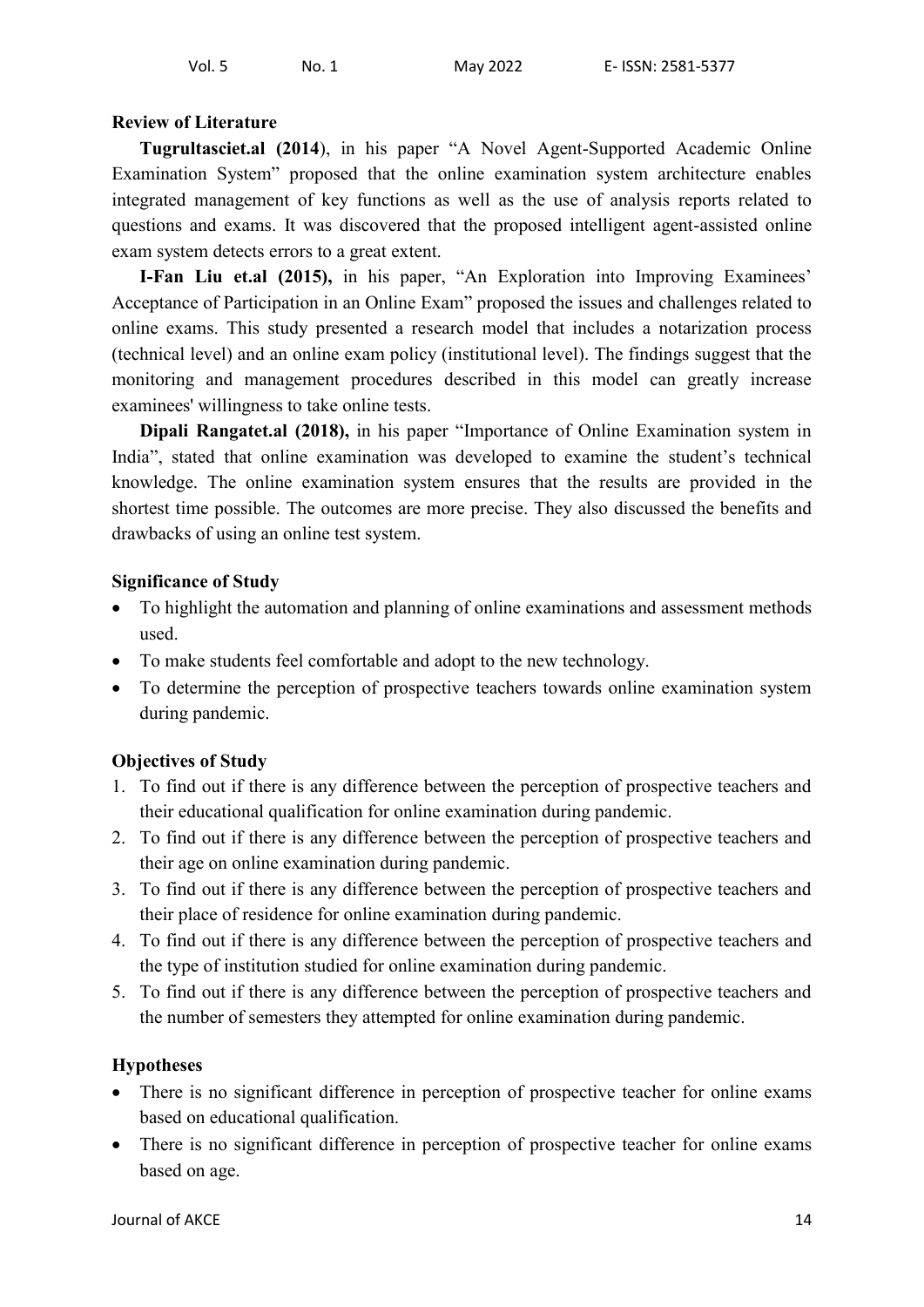- There is no significant difference in perception of prospective teacher for online exams based on place of residence.
- There is no significant difference in perception of prospective teacher for online exams based on type of institution which they studied.
- There is no significant difference in perception of prospective teacher based on number of semesters they attended online exams.

### **Methodology**

Perception of prospective teachers on online examination during pandemic is done through questionnaire using Google forms. Random sampling method is used for a population of around 156 prospective teachers. Pilot study for 25 samples is done to check the reliability and validity of the scale prepared by the researcher. The scale is reliable with value of 0.8266 and valid with value of 0.9092. A free open-source software Jamovi is used to analyze the collected data.

### **Analysis and Interpretation**

### **Table 1: T-Test Between Educational Qualification and Perception of Prospective Teachers**

| $\sim$ |             |                |     |       |  |
|--------|-------------|----------------|-----|-------|--|
|        |             | Statistic      | uı  |       |  |
| percep | Student's t | 502<br>$-U.UJ$ | 154 | v.v.v |  |

Since the calculated value (-0.503) is less than 1.96 (table value), then Null hypothesis is accepted. Therefore, it infers that there is no significant difference in perception of prospective teacher for online exams based on educational qualification.

| Table 2: t-Test between Age and Perception of Prospective Teachers |  |  |  |  |
|--------------------------------------------------------------------|--|--|--|--|
|--------------------------------------------------------------------|--|--|--|--|

|        |             | Statistic    | u                     |                        |
|--------|-------------|--------------|-----------------------|------------------------|
| percep | Student's t | 0.0543<br>-- | $\overline{ }$<br>154 | 057<br>v. <i>) J</i> I |

Since the calculated value (-0.0543) is less than 1.96(table value), then Null hypothesis is accepted. Therefore, it infers that there is no significant difference in perception of prospective teacher for online exams based on age.

|        |                       | Statistic                  | 10<br>uı |       |
|--------|-----------------------|----------------------------|----------|-------|
| percep | $\sim$<br>Student's t | $1 \cap F$<br>- 1<br>0.12J | 154      | 0.901 |

Since the calculated value (-0.125) is less than 1.96 (table value), then Null hypothesis is accepted. Therefore, it reveals that there is no significant difference in perception of prospective teacher for online exams based on place of residence.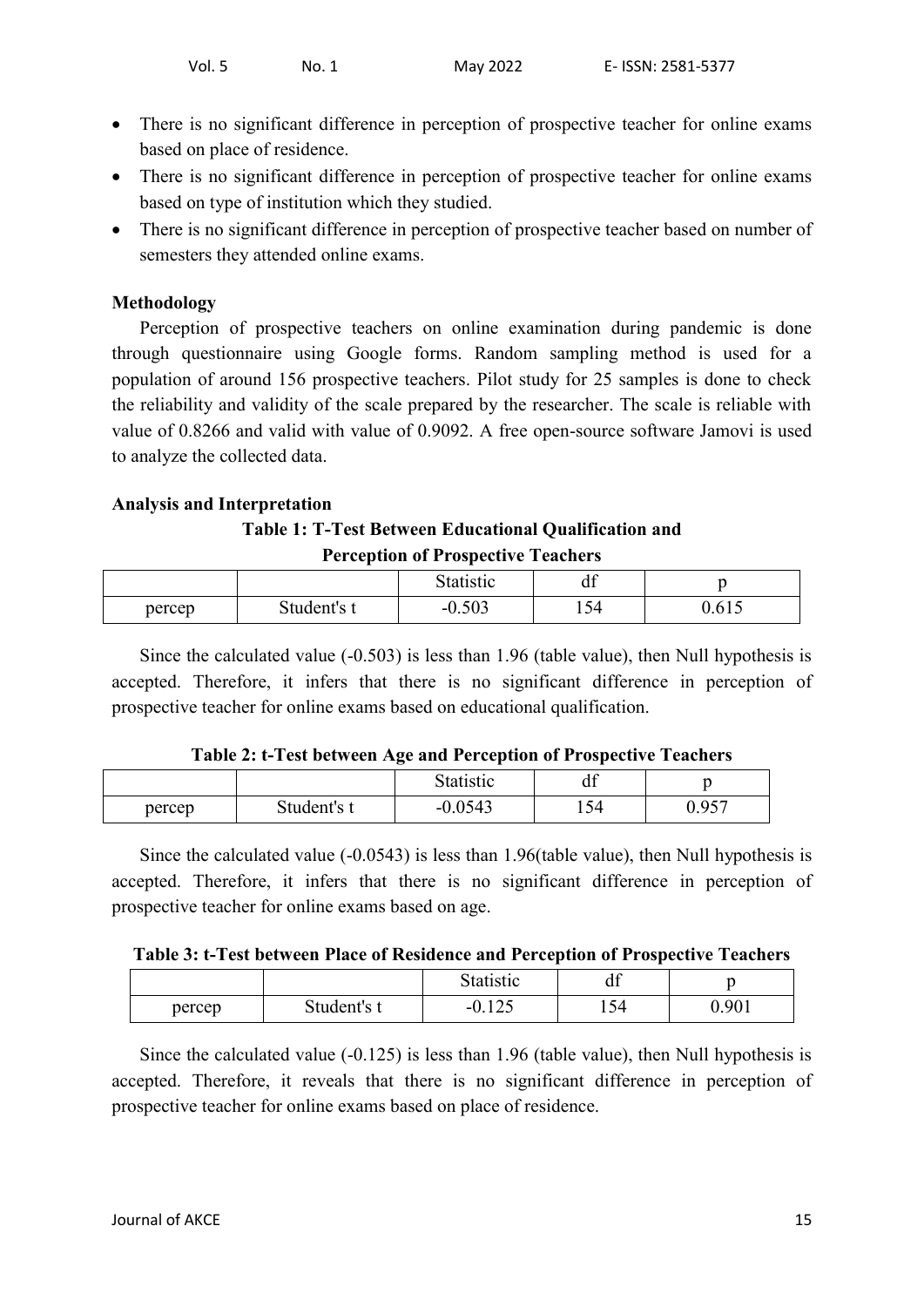### **Table 4: t-Test between Type of Institution Studied and Perception of Prospective Teachers**

|        |             | Statistic    | 10<br>uı |       |
|--------|-------------|--------------|----------|-------|
| percep | Student's t | 521<br>0.001 | 154      | 0.596 |

Since the calculated value (0.531) is less than 1.96(table value), then Null hypothesis is accepted. Therefore, it reveals that there is no significant difference in perception of prospective teacher for online exams based on type of institution studied.

## **Table 5: One-way ANNOVA Test between Number of Semesters Attended Online and Perception of Prospective Teachers**

|        | ___             | $\overline{\phantom{0}}$ |                    |                        |
|--------|-----------------|--------------------------|--------------------|------------------------|
|        | -               | $\sim$<br>u i            | $\sim$<br>$u_{12}$ |                        |
| percep | 0.720<br>v. 1 J | =                        | <u>.</u>           | $\sim$ $\sim$<br>∪.⊤∪J |

Since the calculated value (0.739) is less than 2.378(table value), then Null hypothesis is accepted. Therefore, it reveals that there is no significant difference in perception of prospective teacher for online exams based on number of semesters attended online.

## **Educational Implications**

- As the study aims to find the perception towards online exams, the result of analysis and interpretation of the data collected shows a positive approach.
- The variables like age, qualification, place where they reside, type of institution studied and number of semesters appeared online showed no significant difference in perception of prospective teachers on online exams.
- The attitude towards online examination does not show more differences based on the variables and perception.
- The study is only limited to prospective teachers who attempted exams through online.
- Since all the prospective teachers are young age and technology friendly, they can accept the changes so that their perception showed no significant difference with any variable of research is a limitation to this study.

## **Conclusion**

Traditional teaching and learning processes have evolved into ICT-based pedagogical learning, effective e-assessment should be considered. Although ICT has not been fully integrated for teaching and learning, it serves as a supplement to traditional teaching as well as a means of dealing with challenging situations during pandemic. Perception of prospective teachers is satisfactory towards online examination. However, skill-based training should be provided to them to handle the difficult situations.